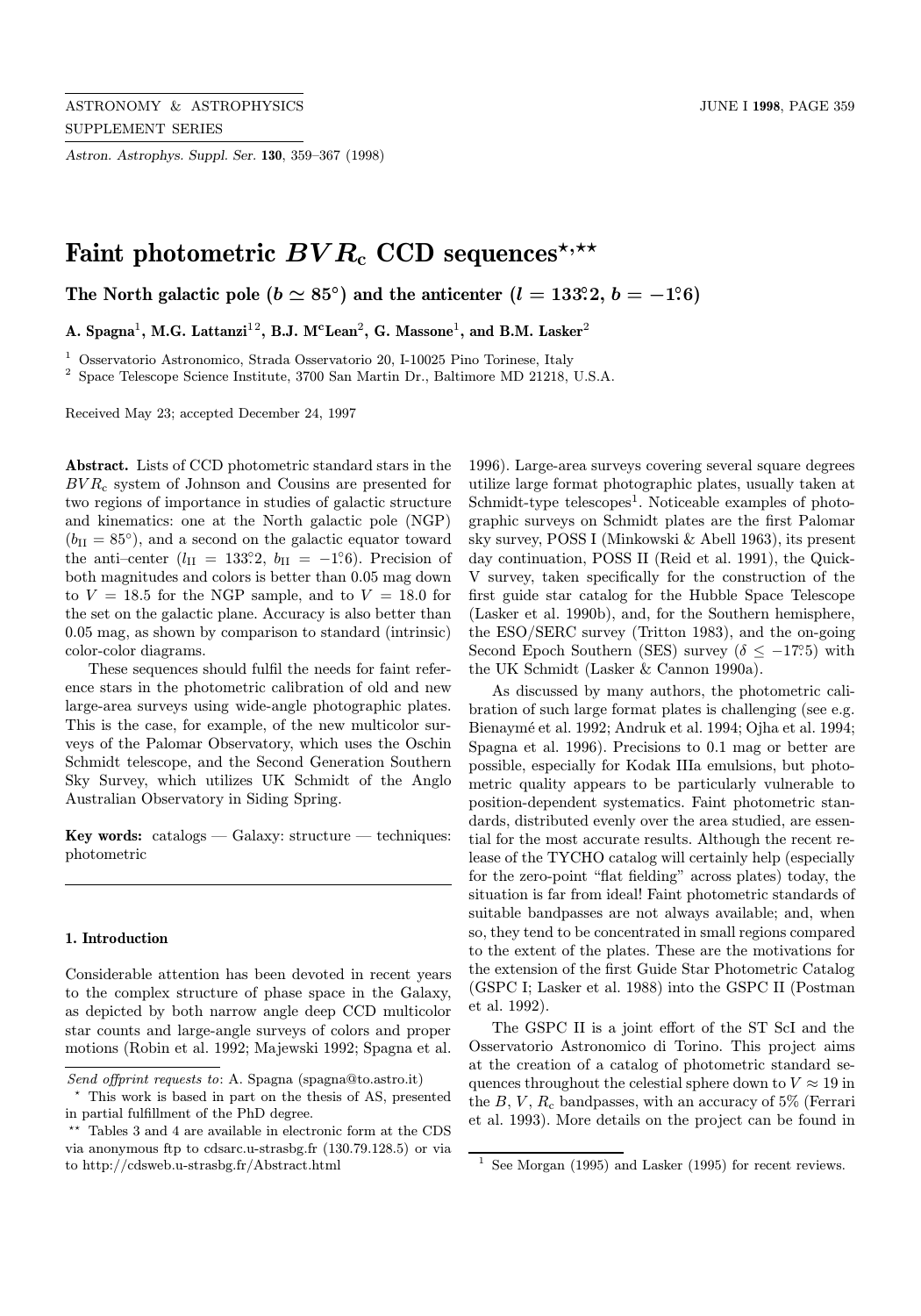the cited references. The data presented in this article are part of the GSPC II photometric database.

## 2.1. The galactic plane field

## 2. CCD observations and data reductions

The standard photometry presented here satisfies the needs for photographic photometry calibrations in two fields along the meridian section of the Milky Way toward the galactic anticenter; the North galactic pole (NGP) region is centered at  $(l \approx 162°, b \approx 87°)$ , and the galactic plane region (GPR) at  $(l \approx 134^\circ, b \approx -2^\circ)$  around the open cluster STOCK 2. These fields are part of a systematic study (which includes a total of twelve regions) aiming at the detailed investigation of the structural and kinematical properties of the Galaxy (Spagna et al. 1996, and references therein). New CCD observations have been obtained to establish sequences of standard stars in the  $BVR_c$  Johnson-Cousins photometric system, down to  $V \simeq$ 18.0 and 18.5, for GPR and NGP respectively.

 $BVR<sub>c</sub>$  CCD data for the GPR and NGP fields were taken at Mt. Hopkins using the 1.2 m telescope equipped with a CCD camera (scale  $\simeq 0''67/\text{pixel}$ ), covering  $11' \times$ 11'. The GPR, that was observed on October 15 1993, is centered on star No. 49 from the list of Krzeminski & Serkowski (1967). The NGP fields, which were imaged the night of June 5 1994, are located respectively to the center (I), the North-East (II) and North-West (III) edges of the NGP region on the photographic plates we tackled. The center coordinates of all the fields are reported in Table 1.

Table 1. Celestial (J2000.0) and galactic coordinates of the CCD fields

| Field   | $\alpha_c$                                   |                         | $l$ tt          | bи             |
|---------|----------------------------------------------|-------------------------|-----------------|----------------|
| GPR.    | $2^{\rm h}$ 13 <sup>m</sup> 46 <sup>s</sup>  | $59^{\circ} 37' 08''$   | $133^\circ 19$  | $-1.61$        |
| NGP I   | $12^{\rm h}$ 46 <sup>m</sup> 10 <sup>s</sup> | $28^{\circ}$ 47' $14''$ | 157.68          | 87.97          |
| NGP II  | $12^{\rm h}$ 49 <sup>m</sup> 37 <sup>s</sup> | $31^{\circ} 32' 03''$   | 127.97          | 85.58          |
| NGP III | $12^{\rm h}$ 35 <sup>m</sup> 01 <sup>s</sup> | $32^{\circ}$ 04' 04"    | $157^{\circ}79$ | $83^{\circ}91$ |

The CCD frames were reduced utilizing standard packages; bias subtraction and flat-field corrections were handled with MIDAS (Grøsbol & Ponz 1985), and image centering and instrumental magnitudes with DAOPHOT 2.0 in MIDAS (Stetson 1987). The final transformations, including extinction correction and color transforms to the Johnson-Cousins standard system, were done with a version of the code SNOPY developed at ESO, properly modified to run on CCD data by Pizzuti (1991) and Mitton (1992).

The average precision of the standard sequences derived here is, for both regions, better than 0.05 mag for  $V, B - V, \text{ and } V - R_c.$ 

The  $BVR_c$  CCD frames specifically taken for the photometric calibration of the GPR were calibrated using, as in-situ standards, those stars in Krzeminski & Serkowski (1967) within the  $11' \times 11'$  field covered by the CCD (Table 2).

These photoelectric standards are all too bright ( $V \leq$ 12.22) for a direct calibration of the frames down to  $V \approx 18$ . To bridge the magnitude gap, we took frames of different exposures (1, 2, 10, 60 s in R; 2, 4, 20, 120 s in  $V$ ; 4, 8, 40, 240 s in B) using field stars as standards for the deeper frames. Krzeminski and Serkowski only provide  $UBV$  photometry. Therefore,  $R_c$  magnitudes of the bright photometric calibrators were computed from spectral types,  $E(B-V)$ , and V magnitudes as given in Krzeminski & Serkowski (1967), the  $(V - R<sub>c</sub>)$ <sub>0</sub> intrinsic colors from Table 7 (p. 311) of Straizys (1992), and the ratios of red to blue reddening  $E(V-R<sub>c</sub>)/E(B-V)$  as published by Taylor (1986); these are summarized in Table 2.

Table 2. GPR. Primary photometric calibrators

| K-S No. |       | $B-V$   | $- R_c^*$ |
|---------|-------|---------|-----------|
| 32      | 12.04 | $+0.94$ | $+0.56$   |
| 35      | 10.66 | 0.47    | 0.19      |
| 38      | 12.22 | 0.76    | 0.42      |
| 49      | 9.42  | 0.59    | 0.34      |
| 54      | 10.95 | 0.59    | 0.23      |
| 57      | 10.33 | 0.58    | 0.32      |
| 58      | 10.00 | 0.49    | 0.27      |

<sup>∗</sup> Synthetic color (see text).

The experimental color equations we found, which transform the CCD magnitudes  $b, v$ , and r into the standard ones, are:

$$
V - v = 0.049(\pm 0.011) \cdot (B - V) + \zeta_V \tag{1}
$$

$$
B - V = 1.041(\pm 0.023) \cdot (b - v) + \zeta_{BV}
$$
 (2)

$$
V - R_c = 1.232(\pm 0.028) \cdot (v - r) + \zeta_{VR}
$$
 (3)  
and

$$
V - v = 0.031(\pm 0.013) \cdot (B - V) + \zeta_V \tag{4}
$$

$$
R = V = 1.041(+0.011)\cdot (h - v) + c_{\text{DL}}\tag{5}
$$

$$
D - V = 1.041(\pm 0.011)^{T} (0 - 0) + \zeta BV
$$

$$
V - R_{\rm c} = 1.142(\pm 0.020) \cdot (v - r) + \zeta_{VR} \tag{6}
$$

for the second and fourth exposures, respectively; the two exposures were merged in the final list. The formal errors on the fitted value of the zero points  $\zeta_i$  are less than 0.05 mag.

As an external check on the accuracy of these results, and in particular on that of the  $V-R<sub>c</sub>$  color (being based on synthetic red magnitudes), we looked at the  $(V - R<sub>c</sub>)$  vs.  $(B-V)$  plot of the derived colors. Figure 1 shows these colors (dots) superimposed to the main sequence (solid line)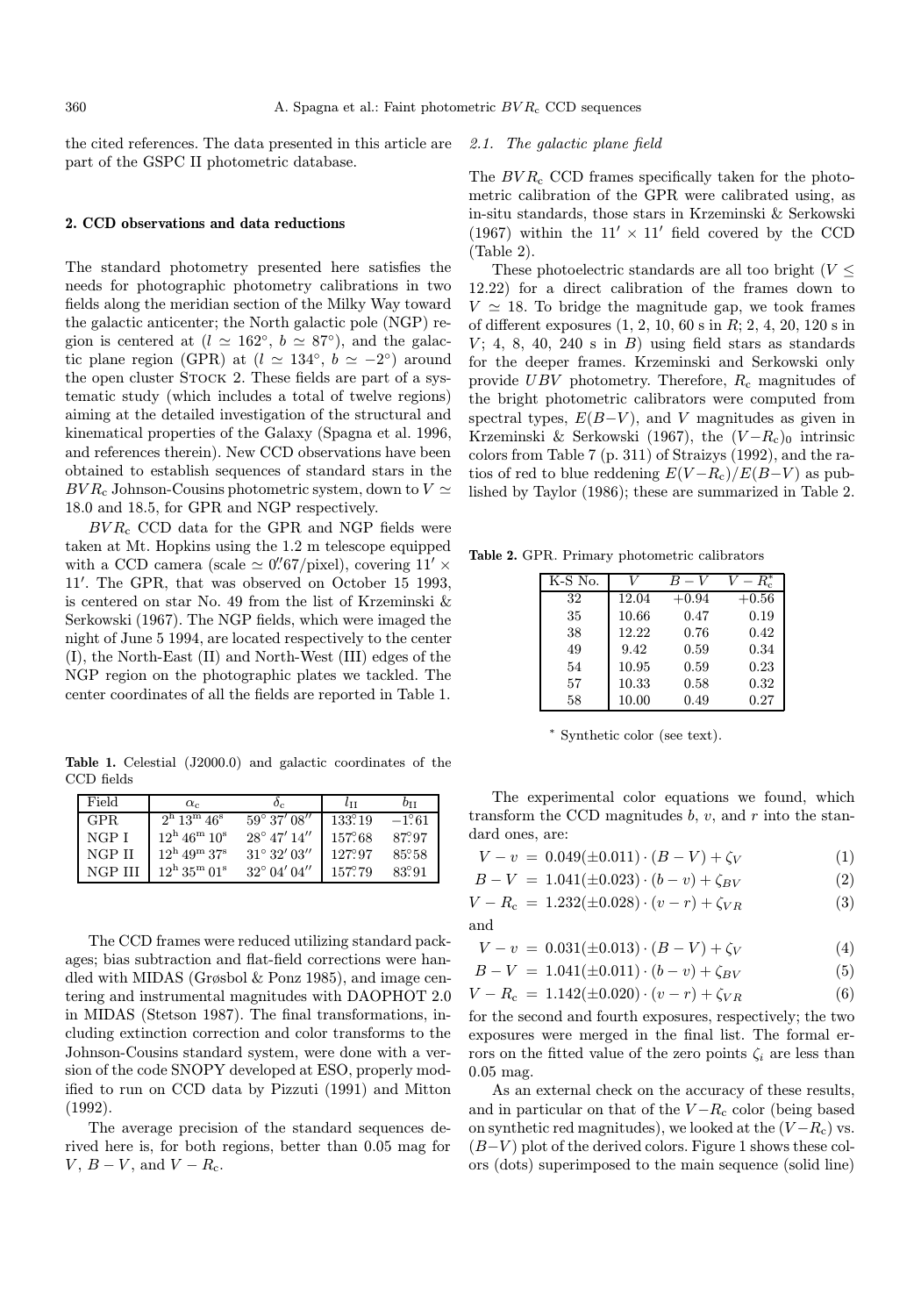

Fig. 1. GPR. Two-color diagram. The points show the colors as derived from the CCD data. The solid line represents the intrinsic colors of Straizys (1992), and the arrow the slope of the reddening

obtained using the *intrinsic*  $BVR_c$  color data as given in Straizys (1992). Apart from the expected shift along the curve defined by the intrinsic colors, due to the strong interstellar absorption in this field  $(A_V = 4.0 \text{ mag/kpc})$ , the observed colors have practically the same slope as that defined by the intrinsic colors. Again, this was expected as the selective reddening ratio  $E(V - R<sub>c</sub>)/E(B - V)$  is about the same as the natural slope of the intrinsic color sequence, and it shows that the  $R_c$  calibration is consistent with the observed  $B$  and  $V$  magnitudes. Any systematic effect on the red magnitudes would manifest itself as a translation along the  $(V - R<sub>c</sub>)$  axis.

### 2.2. The North galactic pole field

For each of the three CCD fields imaged in the direction of the NGP region, we proceeded in a way similar to that adopted for the GPR region. To bridge the magnitude range needed for a proper calibration of the photographic photometry, we took four series of exposures for each bandpass used: 1, 2, 10, 60 s in  $R_c$ , 2, 4, 20, 120 s in V , and 4, 8, 40, 240 s in B.

The low star density and a noticeable variation of the telescope point-spread-function (PSF) across the chip suggested the use of aperture photometry, instead of PSF fitting (which was the method of choice for the low latitude field) for the derivation of the instrumental magnitudes. In particular, we used the growth curve technique (Stetson 1990; Da Costa 1992) for the determination of the optimal software aperture.

The transformation to the standard Johnson-Cousins system was done via the usual method of observing a set of



Fig. 2. NGP. Two-color diagram. Crosses, triangles and diamonds show the colors as derived from the CCD data for the central (I), North-East (II) and North-West (III) fields. The solid line represents the intrinsic colors of Straizys (1992)

primary photometric standard stars at different air masses throughout the same night.  $\text{Stars}^2$  from Landolt (1992) in the magnitude range  $12.116 \leq V \leq 15.530$ , and in the color ranges  $0.516 \le (B-V) \le 1.344$ ,  $0.351 \le (V-R<sub>c</sub>) \le$ 0.897, were used.

The best-fit to the color equations<sup>3</sup> provided:

$$
V - v = -0.010(\pm 0.028) \cdot (B - V) + \zeta_V \tag{7}
$$

$$
B - V = 1.154(\pm 0.019) \cdot (b - v) + \zeta_{BV}
$$
 (8)

$$
V - R = 1.125(\pm 0.045) \cdot (v - r) + \zeta_{VR} \tag{9}
$$

with internal errors on the zero points  $\zeta_i$  of 0.05−0.06 mag.

The final list of faint photometric standard stars was derived from the second and fourth exposures. In the magnitude range covered by both exposures, proper averaging was applied.

As for the GPR, Fig. 2 shows the color-color plot for the NGP field with superimposed Straizys' unreddened main sequence. Besides the reliability of the photometric calibration, this plot confirms the predicted low reddening along this line of sight. (Visual inspection of the image shows that the outlier with  $B - V \approx 1.5$  and  $V - R \approx 0.5$ is a suspected double object and is not listed in the final table.)

Here, the CCD-based standard colors have been corrected for an offset of  $-0.04$  and  $+0.05$  mag in  $(B - V)$ and  $(V - R<sub>c</sub>)$  respectively. These offsets can be interpreted as the expected effect of the zero point errors in the transformation from instrumental to standard magnitude and

<sup>2</sup> Numbers 107-599, 107-602, 107-611, 107-612, 107-614, 113- 233, 113-239, 113-241, 113-337, 113-339, 113-L1.

<sup>&</sup>lt;sup>3</sup> Note that a new CCD, different from that used for GPR, was mounted.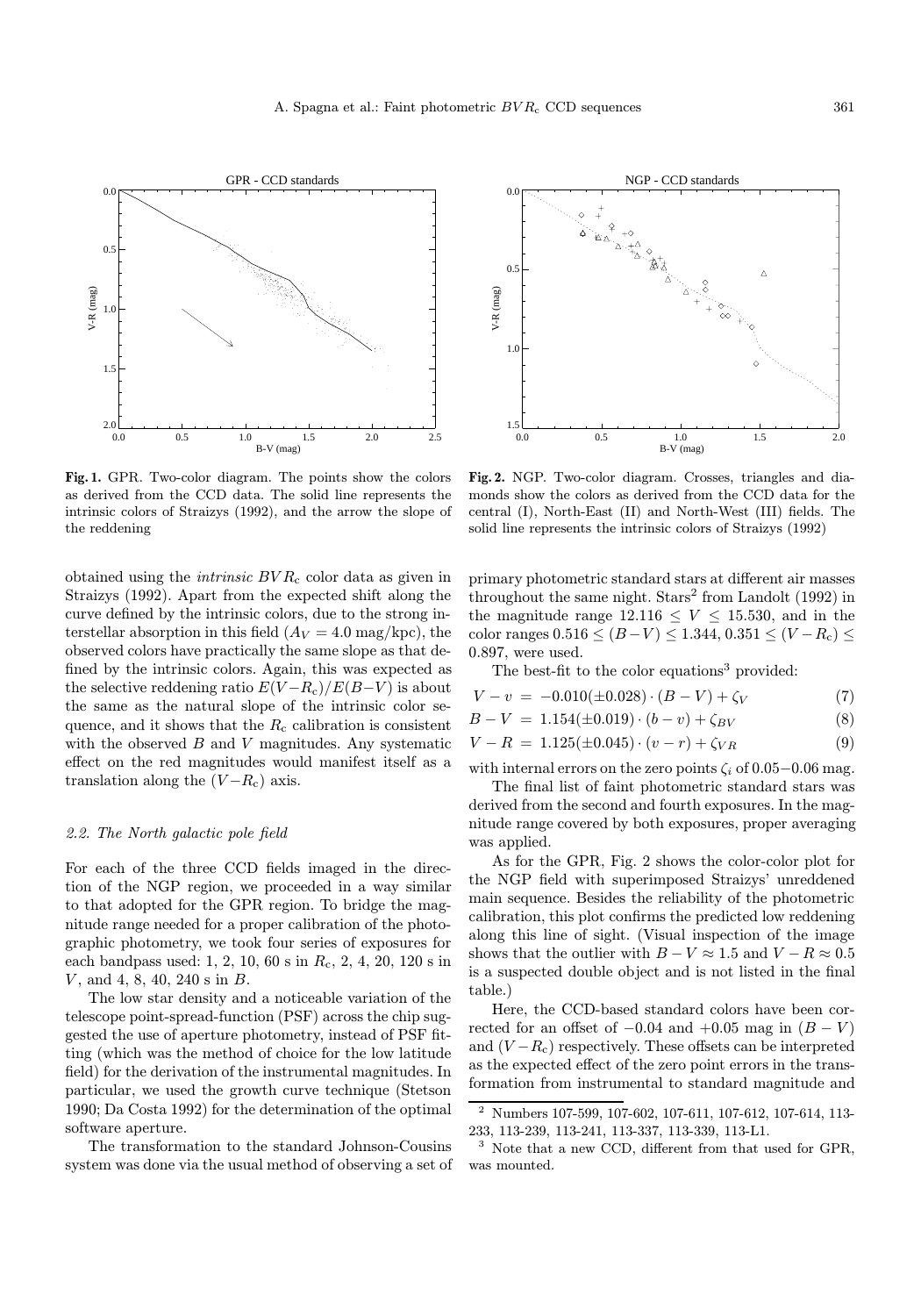colors. The correction on  $B-V$  was inferred from comparisons with independent UBV photometric catalogs (see Spagna et al. 1996 for details). The  $\Delta (V - R_c)$  correction was derived directly from the color-color diagram, as the shift which best matches the observed and theoretical sequences.

### 3. The faint photometric sequences

The lists of standards are presented in Tables 3 and 4. Table 3 contains 56 stars for the NGP region, and Table 4 lists 207 stars for the GPR. Each object is identified by two indices: (1)  $N_{\text{CCD}}$ , the identification number from the CCD frames (cf. Table 1), and (2) ID $_{\rm{POSS}}$ , the identifier derived from star positions at J2000, also listed in the tables.

These data are also available electronically at the Osservatorio Astronomico di Torino, via anonymous ftp to ftp.to.astro.it.

Acknowledgements. The authors are grateful to A. Ferrari for encouraging the collaboration between the ST ScI and Torino Observatory. We thank J. Huchra for supporting the observations, and L. Siciliano who contributed to the reduction of the CCD frames in the GPR. We acknowledge financial support from the Italian Ministry for Research (MURST) and the Italian Space Agency (ASI) under contract ASI-95-RS-119. The ST ScI is operated by the Association of Universities for Research in Astronomy, Inc., under contract to NASA.

### References

- Aller L.H., et al., Landolt-Börnstein, Vol. 2, Subvol. b, 1982. Springer-Verlag, Berlin
- Andruk V., Kharchenko N., Schilbach E., 1994, Astron. Nachr.

315, 431

- Bienaymé O., Mohan V., Crézé M., Considére, Robin A.C, 1992, A&A 253, 389
- Da Costa G.S., 1992, APS Conf. Ser. 23
- Ferrari A., Lasker B.M., Massone G., Pizzuti A.,Siciliano L., Lattanzi M.G., Bucciarelli B., Schwarz H.E., 1993, ESO Messenger 72
- Grøsbol P., Ponz D., 1985, Mem. Soc. Astron. Ital. 56, 429
- Krzeminski W., Serkowski K., 1967, AJ 147, 988
- Landolt A.U., 1991, AJ 104, 340
- Lasker B.M., Sturch C.R., et al., 1988, ApJS 68, 1
- Lasker B.M., Cannon R.D., 1990a, Digital Sky Surveys, Bull. Centre de Données Stellaires 37, 13
- Lasker B.M., Sturch C.R., McLean B.J., Russel J.L., Jenkner H., Shara M.M., 1990b, AJ 99, 1613
- Lasker B.M., 1995, PASP 107, 763
- Majewski S.R., 1992, ApJS 78, 87
- Minkowski R.L., Abell G.O., 1963, Basic Astronomical Data, in Stars and Stellar System, Chicago, Vol. 3, p. 481
- Mitton M., 1992, thesis, Torino University
- Morgan D.H., 1995, ASP Conf. Ser. 84, 137
- Ojha D.K., Bienaym´e O., Robin A.C., Mohan V., 1994, A&A 290, 771
- Postman M., Siciliano L., Shara M., Rhener D., Brosch N., Bucciarelli B., Lopez C., 1992, Digitalized Optical Sky Surveys. Mac Gillivray and Thomson, p. 61-63
- Pizzuti A., 1991, thesis, Torino University
- Reid N., et al., 1991, PASP 103, 661
- Robin A.C., Crézé M., Mohan V., 1992, ApJ 400, L25
- Spagna A., Lattanzi M.G., Lasker B.M., Mclean B.J., Massone G., Lanteri L., 1996, A&A 311, 758
- Stetson P.B., 1987, PASP 99, 191
- Stetson P.B., 1990, PASP 102, 932
- Straizys V., 1992, Multicolor stellar photometry. Pachart Publishing House
- Taylor B.J., 1986, ApJS 60, 577
- Tritton S., 1983, UK Schmidt Telescope Handbook Tritton, Royal Obs., Edimburgh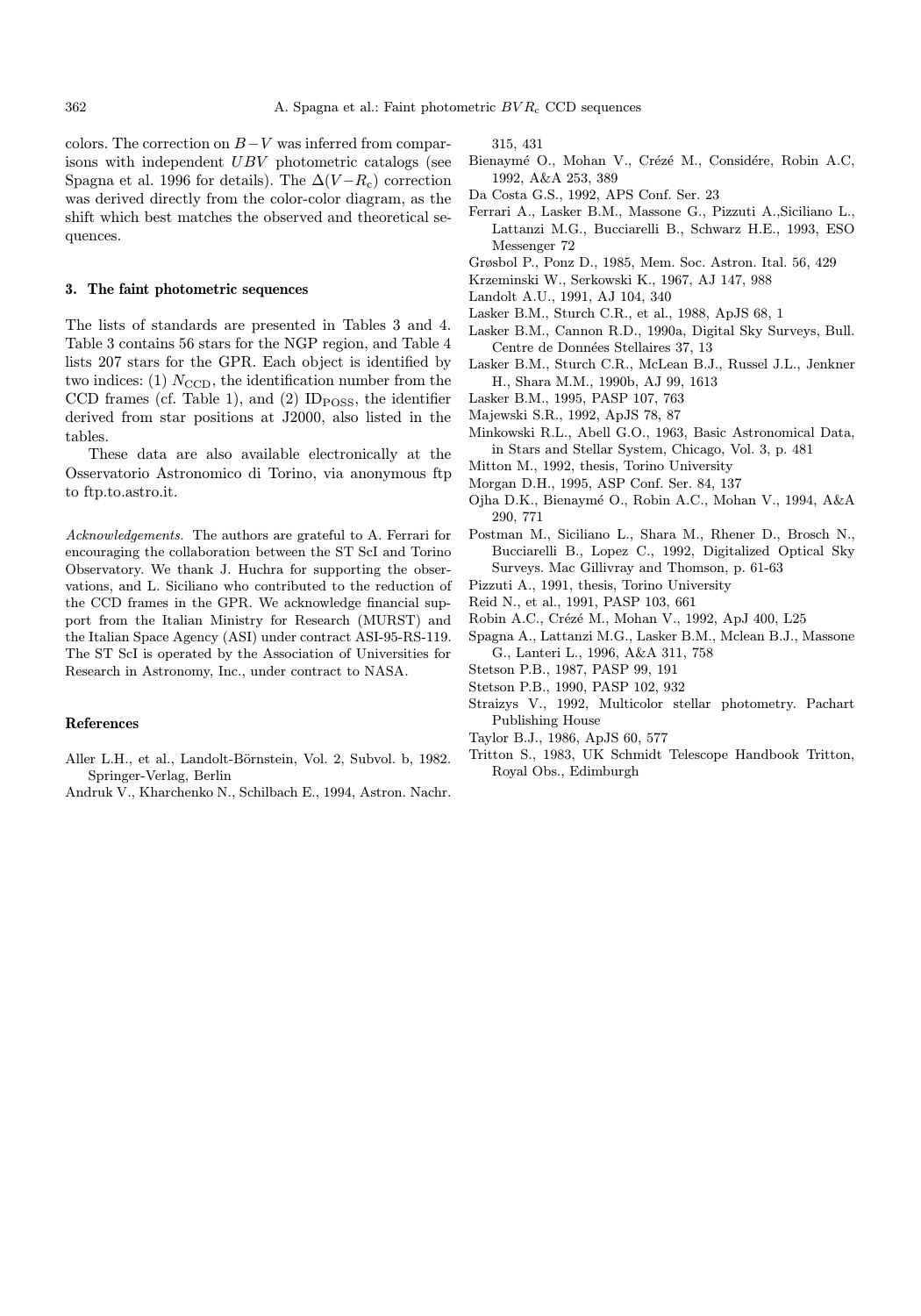Table 3. NGP: photometry and position of the CCD standards in fields I, II, III

| <b>ID</b> <sub>POSS</sub>        | $N_{\rm CCD}$                      | V                    | $B-V$          | $V-R_c$              | R.A. (J2000)                 | Dec. $(J2000)$               |
|----------------------------------|------------------------------------|----------------------|----------------|----------------------|------------------------------|------------------------------|
|                                  |                                    | (mag)                | (mag)          | (mag)                | h m s                        | $\circ$<br>1 <sub>11</sub>   |
| 1245519N285225                   | $7-I$                              | 14.387               | 0.646          | 0.278                | 12 45 51.9                   | $+285225$                    |
| 1245560N285153                   | $9-I$                              | 16.685               | 1.375          | 0.826                | 12 45 56.0                   | $+285153$                    |
| 1246003N284440                   | $10-I$                             | 16.060               | 0.896          | 0.462                | 12 46 00.3                   | $+28$ 44 40                  |
| 1246004N284219                   | $11-I$                             | 17.259               | 1.179          | 0.750                | 12 46 00.4                   | $+284219$                    |
| 1246010N285034                   | $12-I$                             | 18.063               | 0.879          | 0.608                | 12 46 01.0                   | $+28\ 50\ 34$                |
| 1246110N284912                   | $15-I$                             | 16.614               | 0.466          | 0.302                | 12 46 11.0                   | $+284912$                    |
| 1246119N284832                   | $16-I$                             | 15.901               | 0.687          | 0.354                | 12 46 11.9                   | $+284832$                    |
| 1246133N284811                   | $17-I$                             | 18.048               | 0.747          | 0.633                | $12\ 46\ 13.3$               | $+28$ 48 11                  |
| 1246138N284858                   | $18-I$                             | 15.134               | 0.480          | 0.166                | 12 46 13.8                   | $+28$ 48 58                  |
| 1246168N284753                   | $19-I$                             | 16.319               | 0.824          | 0.441                | 12 46 16.8                   | $+28$ 47 53                  |
| 1246201N284634                   | $20-I$                             | 16.787               | 0.498          | 0.117                | 12 46 20.1                   | $+284634$                    |
| 1246206N284613                   | $21-I$                             | 16.473               | 1.103          | 0.704                | 12 46 20.6                   | $+284613$                    |
| 1246237N285049                   | $22-I$                             | 17.821               | 0.763          | 0.049                | 12 46 23.7                   | $+285049$                    |
| 1246242N284712                   | $23-I$                             | 14.914               | 0.871          | 0.432                | 12 46 24.2                   | $+28$ 47 12                  |
| 1246291N285029                   | $25-I$                             | 16.608               | 0.567          | 0.250                | 12 46 29.1                   | $+285029$                    |
| 1246316N285219                   | $26-I$                             | 18.283               | 0.592          | 0.194                | 12 46 31.6                   | $+285219$                    |
| 1249115N312948                   | $2-II$                             | 14.601               | 0.725          | 0.414                | 12 49 11.5                   | $+31$ 29 48                  |
| 1249224N313416                   | $4-II$                             | 15.807               | 0.920          | 0.562                | 12 49 22.4                   | $+31$ 34 16                  |
| 1249239N313554                   | $5-II$                             | 18.075               | 1.010          | 0.598                | 12 49 23.9                   | $+31$ 35 54                  |
| 1249236N312813                   | $6-II$                             | 17.997               | 0.786          | 0.638                | 12 49 23.6                   | $+31$ 28 13                  |
| 1249295N313553                   | $7-II$                             | 17.229               | 0.481          | 0.300                | 12 49 29.5                   | $+31$ 35 53                  |
| 1249299N313633                   | $8-II$                             | 17.959               | 0.398          | 0.210                | 12 49 29.9                   | $+31$ 36 33                  |
| 1249300N313713                   | $9-II$                             | 16.790               | 0.729          | 0.341                | 12 49 30.0                   | $+31$ 37 13                  |
| 1249345N313111                   | $10-II$                            | 15.489               | 1.034          | 0.641                | 12 49 34.5                   | $+31$ 31 11                  |
| 1249347N313208                   | $11-II$                            | 14.826               | 0.895          | 0.490                | 12 49 34.7                   | $+31$ 32 08                  |
| 1249352N313355                   | $13 - I$                           | 18.399               | 0.109          | 0.435                | 12 49 35.2                   | $+31$ 33 55                  |
| 1249362N313259                   | $14-II$                            | 18.059               | 1.047          | 0.929                | 12 49 36.2                   | $+31$ 32 59                  |
| 1249380N313005                   | $15-II$                            | 18.589               | 0.650          | 0.359                | 12 49 38.0                   | $+31$ 30 05                  |
| 1249394N313101                   | $16-II$                            | 16.199               | 0.840          | 0.477                | 12 49 39.4                   | $+31$ 31 01                  |
| 1249422N313518                   | $17 - I$                           | 16.194               | 0.822          | 0.485                | 12 49 42.2                   | $+31\ 35\ 18$                |
| 1249420N313013                   | $18-II$                            | 18.346               | 0.930          | 0.640                | 12 49 42.0                   | $+31$ 30 13                  |
| 1249429N313537                   | $19-II$                            | 14.014               | 0.532          | 0.308                | 12 49 42.9                   | $+31$ 35 37                  |
| 1249426N313041                   | $20-II$                            | 12.821               | 0.833          | 0.451                | 12 49 42.6                   | $+31$ 30 41                  |
| 1249427N312809                   | $21-II$                            | 18.107               | 0.595          | 0.381                | 12 49 42.7                   | $+31$ 28 09                  |
| 1249455N313008                   | $22-II$                            | 16.777               | 0.605          | 0.356                | 12 49 45.5                   | $+31\ 30\ 08$                |
| 1249517N313336                   | $23-II$                            | 18.295               | 1.446          | 1.072                | 12 49 51.7                   | $+31$ 33 36                  |
| 1249526N313610                   | $24-II$                            | 18.171               | 0.812<br>0.382 | 0.556                | 12 49 52.6                   | $+31$ 36 10                  |
| 1249590N313538<br>1234433N320449 | $26-II$<br>$2\text{-}\mathrm{III}$ | 16.259<br>13.845     |                | 0.271<br>$\,0.388\,$ | 12 49 59.0<br>12 34 43.3     | $+31$ 35 38<br>$+32\ 04\ 49$ |
|                                  | $3-III$                            |                      | $0.802\,$      |                      |                              |                              |
| 1234450N315930                   |                                    | 15.138<br>$15.160\,$ | 1.158          | $\,0.629\,$          | 12 34 45.0                   | $+31$ 59 30<br>$+32\ 04\ 01$ |
| 1234525N320401<br>1234544N320250 | $5-III$<br>$7-III$                 | 18.095               | 1.256          | 0.733                | $12\ 34\ 52.5$<br>12 34 54.4 |                              |
| 1234570N320235                   | $8-III$                            | 17.257               | 0.247<br>1.477 | 0.527<br>1.094       | 12 34 57.0                   | $+32$ 02 50<br>$+32$ 02 35   |
| 1234580N320218                   | $10 - III$                         | 16.931               | 0.373          | 0.160                | 12 34 58.0                   | $+320218$                    |
| 1235033N320308                   | $11 - III$                         | 14.023               | 0.564          | $0.228\,$            | 12 35 03.3                   | $+32$ 03 08                  |
| 1235057N320440                   | $12$ -III                          | 16.499               | 0.685          | $0.274\,$            | 12 35 05.7                   | $+32\ 04\ 40$                |
| 1235070N320348                   | $13-III$                           | 15.675               | 1.156          | 0.584                | 12 35 07.0                   | $+32$ 03 48                  |
| 1235096N320445                   | $15$ -III                          | 16.791               | 0.382          | 0.278                | 12 35 09.6                   | $+32$ 04 45                  |
| 1235140N320622                   | $18 - III$                         | 17.957               | 0.559          | 0.053                | 12 35 14.0                   | $+320622$                    |
| 1235145N320729                   | $19 - \text{III}$                  | 18.238               | 1.138          | 0.468                | 12 35 14.5                   | $+32\ 07\ 29$                |
| 1235174N320722                   | $20 - III$                         | 18.289               | 0.577          | 0.120                | 12 35 17.4                   | $+320722$                    |
| 1235180N320505                   | $21\mbox{-} {\rm III}$             | 15.627               | 1.299          | 0.793                | $12\ 35\ 18.0$               | $+32$ 05 05                  |
| 1235184N320448                   | $23-III$                           | 18.208               | 1.523          | 0.963                | 12 35 18.4                   | $+320448$                    |
| 1235192N320717                   | $24$ -III                          | 16.773               | 1.266          | 0.793                | 12 35 19.2                   | $+32\ 07\ 17$                |
| 1235199N320720                   | $25-III$                           | 14.975               | 1.451          | 0.864                | $12\ 35\ 19.9$               | $+320720$                    |
| 1235211N320721                   | $26-III$                           | 18.177               | 0.411          | 0.906                | $12\ 35\ 21.1$               | $+320721$                    |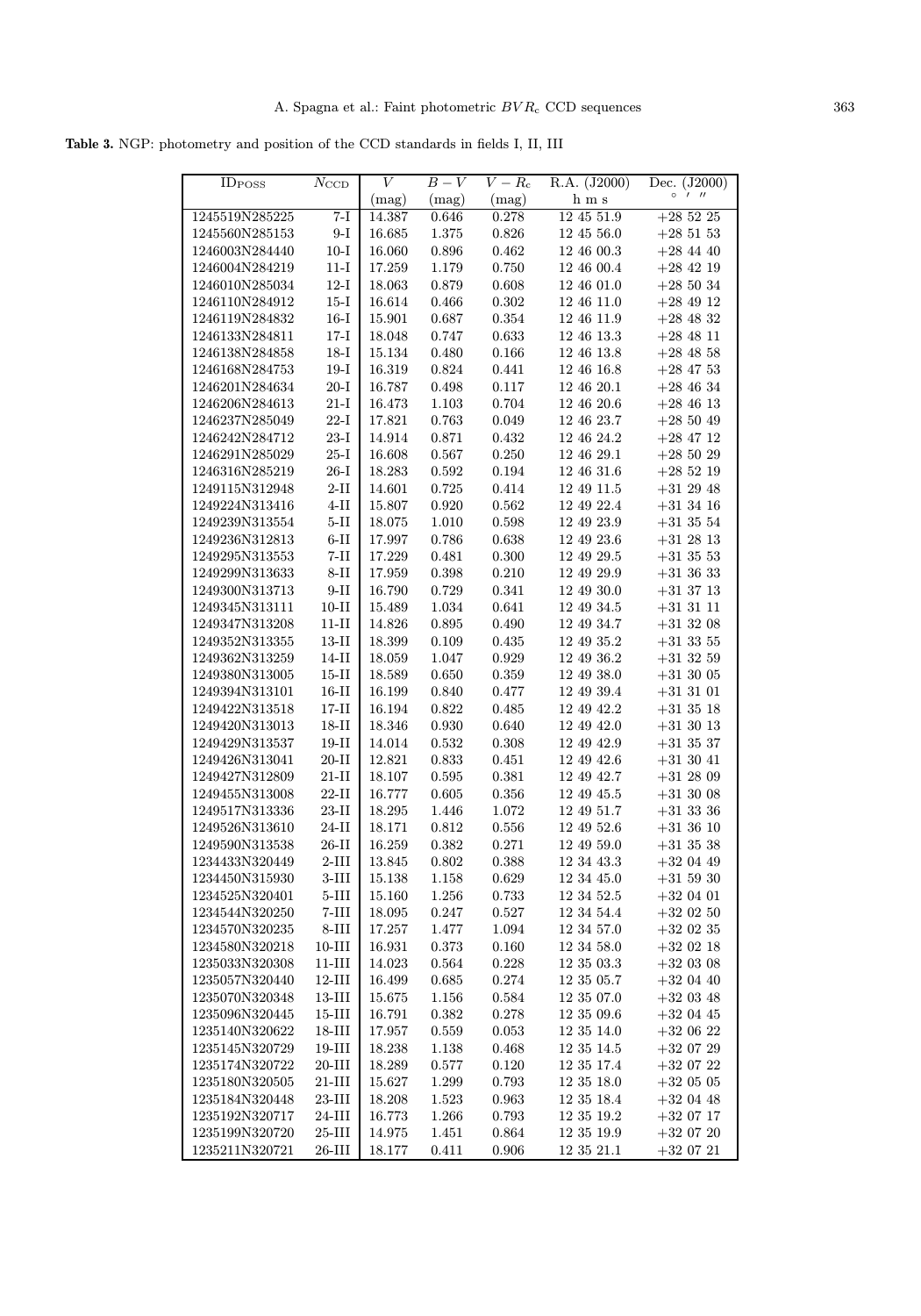|  |  |  | Table 4. GPR: photometry and position of the CCD standards |
|--|--|--|------------------------------------------------------------|
|--|--|--|------------------------------------------------------------|

| <b>ID</b> <sub>POSS</sub> | $\overline{N}_{\text{CCD}}$ | V          | $B-V$       | $\overline{V-R_{\rm c}}$ | R.A. (J2000)  | Dec. (J2000)               |
|---------------------------|-----------------------------|------------|-------------|--------------------------|---------------|----------------------------|
|                           |                             | (mag)      | (mag)       | (mag)                    | h m s         | $\circ$<br>1 <sub>11</sub> |
| 0213033N593734            | 42                          | 14.972     | 0.978       | 0.601                    | 2 13 03.3     | $+593734$                  |
| 0213071N593719            | 51                          | 12.048     | $\,0.904\,$ | 0.487                    | 2 13 07.1     | $+593719$                  |
| 0213041N593434            | 72                          | 16.318     | 1.723       | 1.100                    | 2 13 04.1     | $+59$ 34 34                |
| 0213032N594110            | 82                          | 17.938     | 1.906       | 1.257                    | $2\;13\;03.2$ | $+59$ 41 10                |
| 0213040N593720            | 92                          | 15.268     | 1.170       | 0.718                    | 2 13 04.0     | $+59$ 37 20                |
| 0213044N593443            | 112                         | 17.593     | 1.714       | 1.101                    | $2\;13\;04.4$ | $+593443$                  |
| 0213039N594051            | 122                         | 16.331     | 0.901       | 0.494                    | $2\ 13\ 03.9$ | $+59$ 40 51                |
| 0213130N594121            | 150                         | 14.861     | 1.263       | 0.813                    | 2 13 13.0     | $+59$ 41 21                |
| 0213146N594201            | 180                         | 15.513     | 1.162       | 0.731                    | $2\ 13\ 14.6$ | $+59$ 42 01                |
| 0213170N593409            | 190                         | $15.116\,$ | 2.029       | 1.328                    | 2 13 17.0     | $+593409$                  |
| 0213205N593228            | 210                         | 14.882     | 1.573       | 1.019                    | 2 13 20.5     | $+593228$                  |
| 0213078N593313            | 222                         | 14.874     | 1.136       | 0.718                    | $2\ 13\ 07.8$ | $+593313$                  |
| 0213232N593531            | 241                         | 13.260     | 1.774       | 1.121                    | 2 13 23.2     | $+593531$                  |
| 0213266N594159            | 301                         | 13.078     | 0.914       | 0.468                    | $2\;13\;26.6$ | $+59$ 41 59                |
| 0213086N593505            | 302                         | 16.776     | 0.906       | 0.528                    | $2\ 13\ 08.6$ | $+593505$                  |
| 0213275N593929            | 311                         | 12.237     | 0.762       | 0.423                    | 2 13 27.5     | $+593929$                  |
| 0213320N593923            | 330                         | 15.751     | 1.203       | 0.705                    | 2 13 32.0     | $+593923$                  |
| 0213341N593542            | 341                         | 13.089     | 1.959       | 1.288                    | 2 13 34.1     | $+593542$                  |
| 0213354N594003            | 350                         | 15.656     | 0.968       | 0.544                    | 2 13 35.4     | $+59$ 40 03                |
| 0213090N593958            | 362                         | 16.536     | 1.160       | 0.748                    | 2 13 09.0     | $+593958$                  |
| 0213383N593828            | 370                         | 14.918     | 1.167       | 0.706                    | $2\ 13\ 38.3$ | $+593828$                  |
| 0213101N593353            | 372                         | 17.250     | 1.144       | 0.761                    | 2 13 10.1     | $+593353$                  |
| 0213394N594144            | 380                         | 15.934     | 1.797       | 1.157                    | 2 13 39.4     | $+59$ 41 44                |
| 0213101N593628            | 382                         | 17.446     | 1.090       | 0.691                    | $2\ 13\ 10.1$ | $+593628$                  |
| 0213460N593446            | 411                         | 15.143     | 1.208       | $0.527\,$                | 2 13 46.0     | $+593446$                  |
| 0213106N593605            | 412                         | 15.783     | 1.051       | 0.652                    | $2\;13\;10.6$ | $+593605$                  |
| 0213486N593633            | 431                         | 12.212     | 0.801       | 0.458                    | $2\;13\;48.6$ | $+593633$                  |
| 0213487N593839            | 440                         | 15.659     | 1.794       | 1.247                    | 2 13 48.7     | $+59$ 38 39                |
| 0213500N593811            | 451                         | 11.293     | 0.802       | 0.449                    | 2 13 50.0     | $+593811$                  |
| 0213113N593819            | 452                         | 17.126     | 1.109       | 0.678                    | 2 13 11.3     | $+593819$                  |
| 0213122N593313            | 462                         | 17.215     | 1.253       | 0.777                    | 2 13 12.2     | $+593313$                  |
| 0213125N593328            | 472                         | 17.972     | 1.285       | 0.872                    | $2\ 13\ 12.5$ | $+59$ 33 28                |
| 0213530N594202            | 490                         | 15.715     | 0.800       | 0.471                    | $2\ 13\ 53.0$ | $+59$ 42 02                |
| 0213579N593345            | 511                         | 10.946     | 0.565       | 0.308                    | 2 13 57.9     | $+593345$                  |
| $0213128\mathbf{N}593352$ | 512                         | 17.786     | 1.695       | 1.080                    | 2 13 12.8     | $+593352$                  |
| 0213596N593904            | 520                         | 15.748     | 1.271       | 0.828                    | 2 13 59.6     | $+593904$                  |
| 0213136N593304            | 542                         | 16.652     | 0.882       | 0.465                    | 2 13 13.6     | $+593304$                  |
| 0214020N593342            | 551                         | 12.209     | 1.122       | 0.708                    | 2 14 02.0     | $+593342$                  |
| 0213136N593632            | $572\,$                     | 17.760     | $1.263\,$   | 0.778                    | $2\ 13\ 13.6$ | $+59\ 36\ 32$              |
| 0214080N593612            | 611                         | 13.873     | 1.196       | 0.729                    | 2 14 08.0     | $+593612$                  |
| 0213140N593734            | 622                         | 17.015     | 1.472       | 0.896                    | 2 13 14.0     | $+593734$                  |
| 0213139N593847            | 632                         | 17.720     | 1.242       | 0.761                    | 2 13 13.9     | $+593847$                  |
| 0213146N593454            | 652                         | 16.786     | 1.857       | 1.198                    | 2 13 14.6     | $+593454$                  |
| 0214173N594254            | 660                         | 15.415     | 1.118       | 0.728                    | 2 14 17.3     | $+59\ 42\ 54$              |
| 0213145N593537            | 662                         | 17.688     | 1.197       | 0.697                    | 2 13 14.5     | $+593537$                  |
| 0214233N593221            | 671                         | 15.121     | 0.851       | 0.351                    | 2 14 23.3     | $+593221$                  |
| 0213153N593641            | 712                         | 17.820     | 0.985       | 0.599                    | 2 13 15.3     | $+593641$                  |
| 0214255N594256            | $721\,$                     | 13.297     | 0.917       | 0.528                    | 2 14 25.5     | $+59$ 42 56                |
| 0214260N594022            | $730\,$                     | 14.897     | 0.760       | 0.434                    | 2 14 26.0     | $+59$ 40 22                |
| 0214285N594208            | 770                         | 15.324     | 1.028       | 0.623                    | 2 14 28.5     | $+59$ 42 08                |
| 0213164N593250            | 772                         | 17.646     | 1.357       | 0.834                    | 2 13 16.4     | $+59\ 32\ 50$              |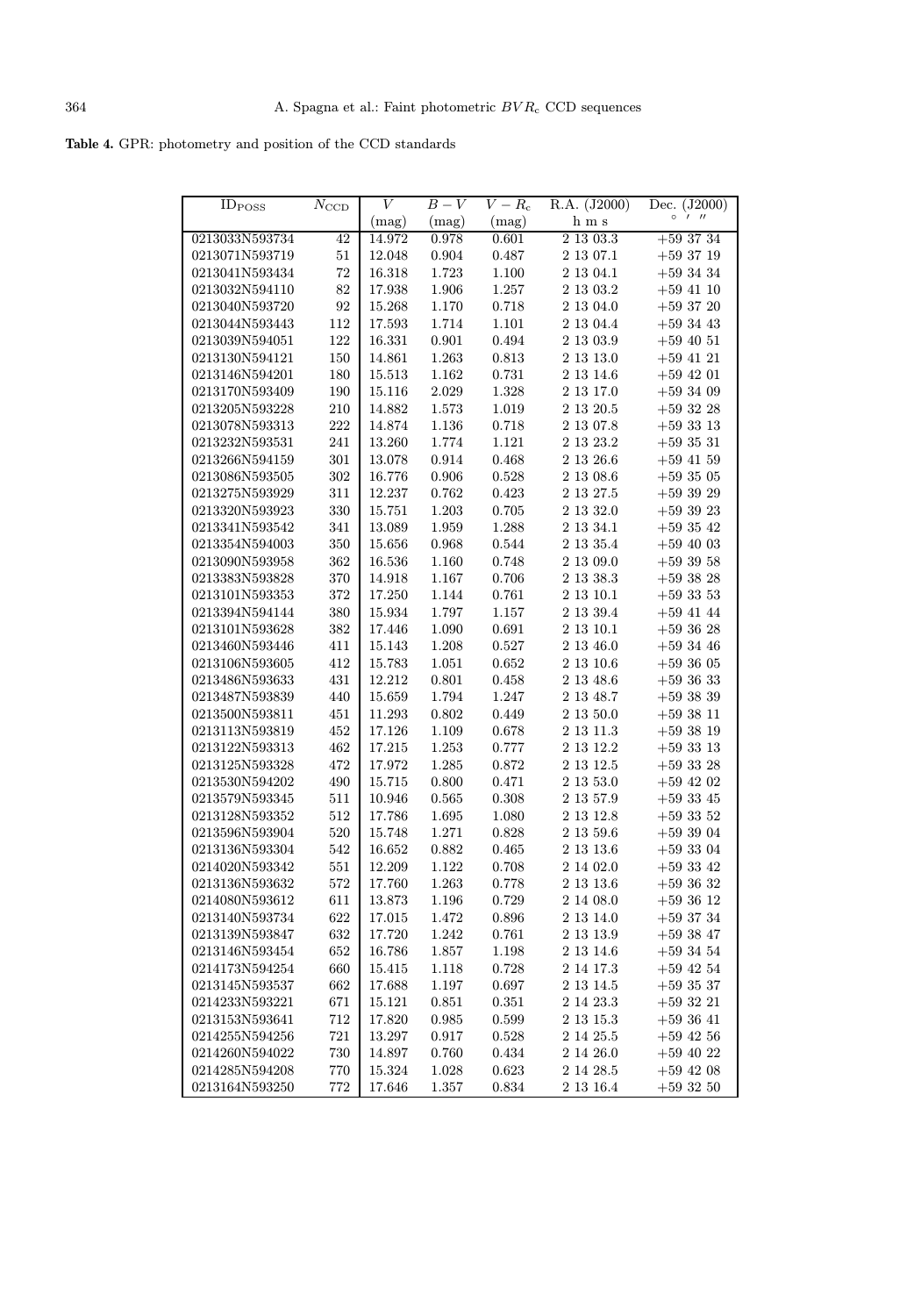Table 4. continued

| <b>IDPOSS</b>  |               | V               | $B-V$     | $V-R_{\rm c}$ | R.A. (J2000)  | (J2000)<br>Dec.            |
|----------------|---------------|-----------------|-----------|---------------|---------------|----------------------------|
|                | $N_{\rm CCD}$ |                 | (mag)     | (mag)         | h m s         | $\circ$<br>1 <sub>11</sub> |
| 0213044N593652 | 791           | (mag)<br>13.761 | 1.673     | 0.998         | 2 13 04.4     | $+593652$                  |
|                |               |                 |           |               |               |                            |
| 0213046N593838 | 800           | 14.087          | 1.235     | 0.768         | 2 13 04.6     | $+59$ 38 38                |
| 0213078N593518 | 820           | 15.826          | 0.830     | 0.388         | $2\;13\;07.8$ | $+59$ 35 18                |
| 0213175N593443 | 832           | 17.941          | 1.239     | 0.760         | $2\ 13\ 17.5$ | $+59$ 34 43                |
| 0213135N593605 | 860           | 15.167          | 1.544     | 1.018         | $2\ 13\ 13.5$ | $+593605$                  |
| 0213177N593332 | 862           | 16.440          | 0.834     | 0.477         | $2\;13\;17.7$ | $+593332$                  |
| 0213172N594031 | 892           | 17.434          | 1.339     | 0.840         | 2 13 17.2     | $+59$ 40 31                |
| 0213262N593721 | 900           | 14.973          | 1.022     | 0.625         | 2 13 26.2     | $+593721$                  |
| 0213290N593443 | 920           | 15.807          | 1.574     | 0.971         | 2 13 29.0     | $+593443$                  |
| 0213402N594218 | 970           | 14.596          | 0.750     | 0.509         | 2 13 40.2     | $+59$ 42 18                |
| 0213186N594248 | 972           | 17.217          | 0.930     | 0.582         | 2 13 18.6     | $+59$ 42 48                |
| 0213446N593304 | 981           | 12.146          | 0.874     | 0.551         | 2 13 44.6     | $+593304$                  |
| 0213195N593741 | 982           | 17.683          | 1.157     | 0.710         | 2 13 19.5     | $+593741$                  |
| 0213474N593818 | 1001          | 13.456          | 1.069     | 0.679         | 2 13 47.4     | $+593818$                  |
| 0213206N593358 | 1002          | 17.783          | 1.593     | 1.101         | $2\ 13\ 20.6$ | $+59\ 33\ 58$              |
| 0213561N594154 | 1011          | 12.219          | 0.715     | 0.391         | 2 13 56.1     | $+59$ 41 54                |
| 0214021N593551 | 1041          | 12.532          | 0.802     | 0.465         | 2 14 02.1     | $+593551$                  |
| 0214030N593803 | 1051          | 10.306          | 0.606     | 0.301         | 2 14 03.0     | $+593803$                  |
| 0213219N593856 | 1052          | 17.066          | 1.391     | 0.883         | 2 13 21.9     | $+593856$                  |
| 0213227N593543 | 1062          | 17.308          | 1.017     | 0.658         | 2 13 22.7     | $+593543$                  |
| 0214040N593604 | 1070          | 15.345          | 1.748     | 1.090         | 2 14 04.0     | $+593604$                  |
| 0214059N593947 | 1091          | 9.999           | 0.497     | 0.240         | 2 14 05.9     | $+593947$                  |
| 0214064N593544 | 1101          | 13.782          | 0.953     | 0.653         | 2 14 06.4     | $+593544$                  |
| 0214103N594142 | 1121          | 14.094          | 2.118     | 1.668         | 2 14 10.3     | $+59$ 41 42                |
| 0214232N593504 | 1171          | 15.082          | 1.770     | 1.137         | 2 14 23.2     | $+593504$                  |
| 0213259N593429 | 1192          | 17.907          | 1.752     | 1.194         | 2 13 25.9     | $+593429$                  |
| 0213112N593434 | 1201          | 13.516          | 1.913     | 1.228         | 2 13 11.2     | $+593434$                  |
| 0213415N594048 | 1211          | 15.492          | 0.941     | 0.464         | $2\ 13\ 41.5$ | $+59$ 40 48                |
| 0213260N594245 | 1212          | 16.581          | 1.599     | 1.005         | $2\;13\;26.0$ | $+59$ 42 45                |
| 0213492N593503 | 1221          | 11.784          | 0.684     | 0.391         | 2 13 49.2     | $+593503$                  |
| 0213257N594108 | 1240          | 15.083          | 1.135     | 0.737         | 2 13 25.7     | $+59$ 41 08                |
| 0213295N593712 | 1332          | 15.347          | 1.705     | 1.060         | $2\ 13\ 29.5$ | $+593712$                  |
| 0213333N593215 | 1432          | 17.689          | 1.098     | 0.698         | $2\ 13\ 33.3$ | $+593215$                  |
| 0213349N593233 | 1512          | 17.214          | 1.248     | 0.790         | 2 13 34.9     | $+593233$                  |
| 0213347N593455 | 1522          | 17.320          | 1.284     | 0.810         | 2 13 34.7     | $+593455$                  |
| 0213363N593552 | 1592          | 17.887          | 1.739     | 1.217         | 2 13 36.3     | $+593552$                  |
| 0213373N594150 | 1652          | 16.801          | 1.823     | 1.255         | 2 13 37.3     | $+59$ 41 50                |
| 0213398N593924 | 1702          | 17.520          | 1.451     | 0.925         | $2\ 13\ 39.8$ | $+59$ 39 24                |
| 0213408N593734 | 1732          | 17.611          | $1.332\,$ | $\,0.863\,$   | $2\ 13\ 40.8$ | $+59\ 37\ 34$              |
| 0213407N594006 | 1742          |                 |           | 0.843         | $2\ 13\ 40.7$ |                            |
|                |               | 17.788          | 1.308     |               |               | $+59$ 40 06                |
| 0213408N593959 | 1762          | 16.914          | 1.186     | 0.793         | 2 13 40.8     | $+593959$                  |
| 0213425N593521 | 1822          | 16.720          | 1.353     | 0.865         | 2 13 42.5     | $+593521$                  |
| 0213467N593804 | 1882          | 15.542          | 1.253     | 0.843         | 2 13 46.7     | $+593804$                  |
| 0213473N593346 | 1892          | 17.610          | 1.374     | 0.905         | 2 13 47.3     | $+59\ 33\ 46$              |
| 0213468N594103 | 1902          | 17.844          | 1.306     | 0.879         | 2 13 46.8     | $+59$ 41 03                |
| 0213473N594122 | 1912          | 17.540          | 1.492     | 0.986         | 2 13 47.3     | $+59$ 41 22                |
| 0213483N593535 | 1962          | 17.584          | 1.435     | 0.933         | 2 13 48.3     | $+593535$                  |
| 0213494N593335 | 1992          | 17.705          | 1.258     | 0.746         | 2 13 49.4     | $+5933335$                 |
| 0213512N593415 | 2062          | 17.406          | 1.129     | 0.666         | 2 13 51.2     | $+593415$                  |
| 0213524N593418 | $2112\,$      | 17.606          | 1.123     | 0.726         | $2\ 13\ 52.4$ | $+593418$                  |
| 0213531N593948 | 2172          | 16.829          | 1.017     | 0.641         | 2 13 53.1     | $+593948$                  |
| 0213537N594137 | 2192          | 16.046          | 0.936     | 0.562         | 2 13 53.7     | $+59$ 41 37                |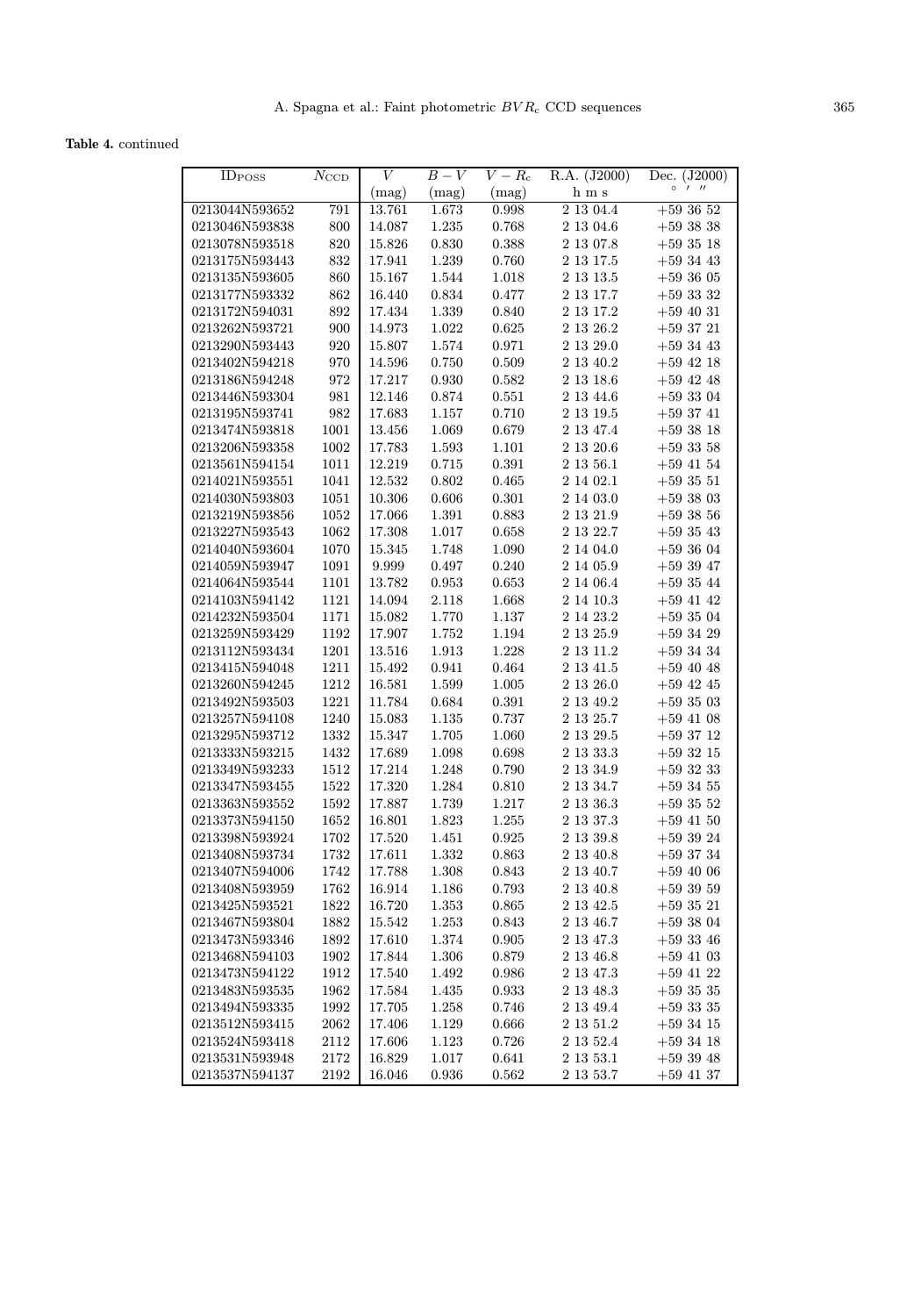Table 4. continued

| <b>IDPOSS</b>                    |               | V                | $B-V$     | $\overline{V-R_{\rm c}}$ | R.A. (J2000)           | (J2000)<br>Dec.        |
|----------------------------------|---------------|------------------|-----------|--------------------------|------------------------|------------------------|
|                                  | $N_{\rm CCD}$ |                  |           |                          | h m s                  | $\circ$<br>$1$ $11$    |
|                                  | 2202          | (mag)            | (mag)     | (mag)                    | 2 13 54.1              |                        |
| 0213541N594008                   |               | 17.919           | 1.185     | 0.731                    |                        | $+59$ 40 08            |
| 0213555N593336                   | $2222\,$      | 14.991           | 1.208     | 0.753                    | $2\;13\;55.5$          | $+593336$              |
| 0213573N594200                   | 2292          | 16.548           | 1.750     | 1.107                    | $2\ 13\ 57.3$          | $+59$ 42 00            |
| 0213592N593827                   | 2302          | 17.594           | 1.348     | 0.889                    | 2 13 59.2              | $+593827$              |
| 0213598N594033                   | 2332          | 17.394           | 1.260     | 0.839                    | 2 13 59.8              | $+59$ 40 33            |
| 0214016N594144                   | 2482          | 17.607           | 1.695     | 1.080                    | 2 14 01.6              | $+59$ 41 44            |
| 0214027N593905                   | 2502          | 16.919           | 1.019     | 0.617                    | 2 14 02.7              | $+593905$              |
| 0214032N593941                   | 2512          | 15.696           | 0.884     | 0.538                    | 2 14 03.2              | $+593941$              |
| 0214032N594013                   | 2522          | 14.353           | 2.024     | 1.333                    | 2 14 03.2              | $+59$ 40 13            |
| 0214040N593403                   | 2532          | 16.368           | 0.936     | 0.547                    | 2 14 04.0              | $+593403$              |
| 0214035N594240                   | 2542          | 17.953           | 1.443     | 0.884                    | 2 14 03.5              | $+59$ 42 40            |
| 0214083N593313                   | 2672          | 17.158           | 1.822     | 1.189                    | 2 14 08.3              | $+593313$              |
| 0214082N593924                   | 2692          | 15.163           | 1.429     | 1.053                    | 2 14 08.2              | $+593924$              |
| 0214113N593834                   | 2772          | 17.153           | 1.366     | 0.855                    | 2 14 11.3              | $+593834$              |
| 0214116N593639                   | 2782          | 13.952           | 1.740     | 1.105                    | 2 14 11.6              | $+593639$              |
| 0214127N593618                   | 2802          | 15.936           | 1.106     | 0.711                    | 2 14 12.7              | $+593618$              |
| 0214124N594014                   | 2812          | 14.931           | 0.790     | 0.482                    | 2 14 12.4              | $+59$ 40 14            |
| 0214126N594234                   | 2822          | 17.152           | 1.074     | 0.695                    | 2 14 12.6              | $+59$ 42 34            |
| 0214137N594222                   | 2912          | 17.498           | 1.404     | 1.064                    | 2 14 13.7              | $+59$ 42 22            |
| 0214142N593822                   | 2932          | 17.481           | 1.223     | 0.827                    | 2 14 14.2              | $+593822$              |
| 0214155N593859                   | 2972          | 17.192           | 1.257     | 0.788                    | 2 14 15.5              | $+593859$              |
| 0214164N594302                   | 3022          | 17.002           | 1.369     | 0.852                    | $2\ 14\ 16.4$          | $+59$ 43 02            |
| 0214181N593506                   | 3062          | 17.682           | 1.211     | 0.787                    | $2\ 14\ 18.1$          | $+593506$              |
| 0214250N594008                   | 3292          | 15.140           | 1.147     | 0.747                    | 2 14 25.0              | $+59$ 40 08            |
| 0214251N594213                   | 3312          | 17.315           | 0.918     | 0.571                    | 2 14 25.1              | $+59$ 42 13            |
| 0214253N594139                   | 3322          | 17.629           | 1.299     | 0.809                    | 2 14 25.3              | $+59$ 41 39            |
| 0214265N593933                   | 3342          | 17.800           | 1.026     | 0.641                    | 2 14 26.5              | $+593933$              |
| 0214271N593642                   | 3382          | 17.364           | 1.183     | 0.803                    | 2 14 27.1              | $+593642$              |
| 0213050N594024                   | 3492          | 17.405           | 1.120     | 0.678                    | 2 13 05.0              | $+59$ 40 24            |
| 0213066N593808                   | 3532          | 16.880           | 1.110     | 0.670                    | 2 13 06.6              | $+593808$              |
| 0213084N593351                   | 3562          | 17.896           | 1.218     | 0.809                    | 2 13 08.4              | $+593351$              |
| 0213113N593759                   | 3652          | 15.938           | 1.076     | 0.694                    | 2 13 11.3              | $+593759$              |
| 0213112N594117                   | 3662          | 16.779           | 1.213     | 0.797                    | 2 13 11.2              | $+59$ 41 17            |
| 0213121N593912                   | 3692          | 17.665           | 1.689     | 1.145                    | 2 13 12.1              | $+593912$              |
| 0213134N593706                   | 3722          | 17.890           | 1.824     | 1.092                    | 2 13 13.4              | $+593706$              |
| 0213141N593807                   | 3752          | 17.089           | 1.260     | 0.772                    | 2 13 14.1              | $+593807$              |
| 0213192N593315                   | 3822          | 17.191           | 1.441     | $\,0.931\,$              | 2 13 19.2              | $+593315$              |
| 0213197N594218                   | 3852          | 16.738           | 1.690     | 1.125                    | 2 13 19.7              | $+59$ 42 18            |
| 0213216N593454                   | $3862\,$      | 16.549           | 1.632     | $1.027\,$                | $2\ 13\ 21.6$          | $+59\ 34\ 54$          |
| 0213212N594043                   | 3892          | 15.451           | 1.255     | 0.821                    | 2 13 21.2              | $+59$ 40 43            |
| 0213223N594306                   | 3922          | 17.807           | $1.297\,$ | 0.816                    | 2 13 22.3              | $+59$ 43 06            |
| 0213233N594058                   | 3962          | 17.731           | 1.678     | 1.082                    | 2 13 23.3              | $+59$ 40 58            |
| 0213239N593726                   | 3982          | 16.491           |           |                          |                        | $+593726$              |
|                                  |               |                  | 0.952     | 0.550                    | 2 13 23.9              |                        |
| 0213242N593715<br>0213252N593417 | 3992<br>4012  | 16.358<br>16.293 | $1.251\,$ | 0.762<br>1.106           | 2 13 24.2<br>2 13 25.2 | $+593715$<br>$+593417$ |
|                                  |               |                  | 1.676     |                          |                        |                        |
| 0213252N593848                   | 4022          | 17.631           | 1.195     | 0.698                    | 2 13 25.2              | $+593848$              |
| 0213260N593534                   | 4032          | 16.548           | 1.124     | 0.702                    | 2 13 26.0              | $+593534$              |
| 0213298N593512                   | 4162          | 14.886           | 2.067     | 1.333                    | 2 13 29.8              | $+593512$              |
| 0213323N593418                   | 4212          | 17.273           | 1.826     | 1.175                    | 2 13 32.3              | $+593418$              |
| 0213327N593536                   | 4222          | 17.588           | 0.975     | 0.601                    | $2\ 13\ 32.7$          | $+59\ 35\ 36$          |
| 0213335N594146                   | 4282          | 17.443           | 1.318     | 0.914                    | 2 13 33.5              | $+59$ 41 46            |
| 0213363N593258                   | 4302          | 16.162           | 1.146     | 0.663                    | 2 13 36.3              | $+593258$              |